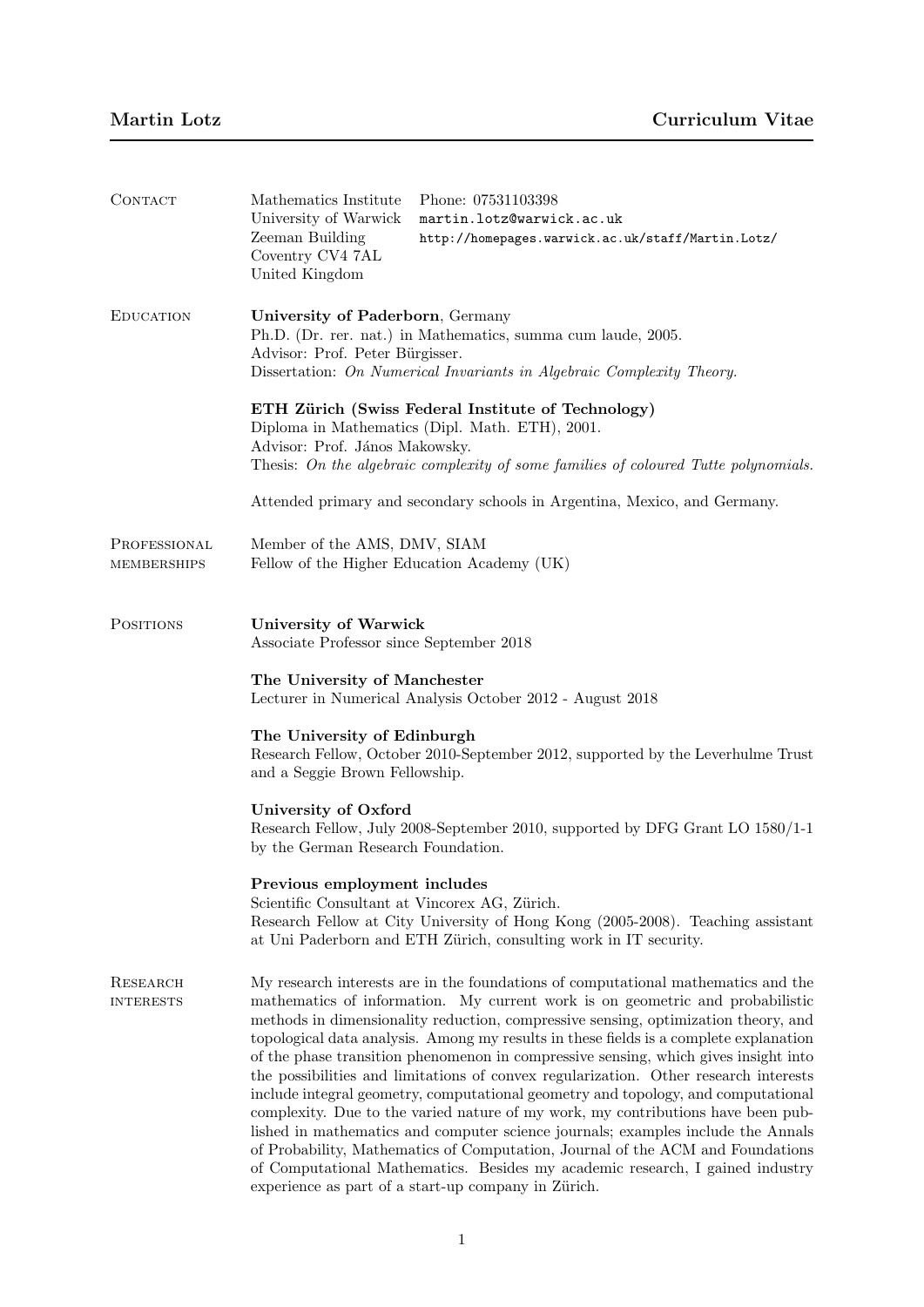| <b>AWARDS</b>          | Inaugural best paper award of the journal Information and Inference (2015), for the<br>paper "Living on the edge: phase transitions in convex problems with random data".<br>Prize of the faculty of Electrical Engineering, Computer Science, and Mathematics<br>of the University of Paderborn for best doctoral dissertation of the year. |  |  |
|------------------------|----------------------------------------------------------------------------------------------------------------------------------------------------------------------------------------------------------------------------------------------------------------------------------------------------------------------------------------------|--|--|
|                        |                                                                                                                                                                                                                                                                                                                                              |  |  |
| WORK IN<br>PREPARATION | 1. Sharp Phase Transitions in Euclidean Integral Geometry.<br>Preprint (available upon request), with J. A. Tropp.                                                                                                                                                                                                                           |  |  |
|                        | 2. Randomized cutting plane methods.<br>In preparation, with A. Eftekhari.                                                                                                                                                                                                                                                                   |  |  |
| <b>PUBLICATIONS</b>    |                                                                                                                                                                                                                                                                                                                                              |  |  |
|                        | 1. Dimensionality reduction for k-distance applied to persistent homology.<br>Proceedings of the 36th Symposium on Computational Geometry, 2020 (to<br>appear).<br>(with S. Arya, J.-D. Boissonnat and K. Dutta).                                                                                                                            |  |  |
|                        | 2. Molecular subtype, biological sex and age shape melanoma tumour evolution.<br>British Journal of Dermatology, 2020 (to appear).<br>(with T. Budden, S. Furney and A. Virós).                                                                                                                                                              |  |  |
|                        | 3. Wilkinson's Bus: weak condition numbers, with an application to singular poly-<br>nomial eigenvalue problems.<br>Foundations of Computational Mathematics, 2020 (published online).<br>(with V. Noferini).                                                                                                                                |  |  |
|                        | 4. Concentration of the Intrinsic Volumes of a Convex Body.<br>Geometric Aspects of Functional Analysis - Israel Seminar (GAFA) 2017-2019<br>Lecture Notes in Mathematics 2266, 2020.<br>(with M. B. McCoy, I. Nourdin, G. Peccati, J. A. Tropp)                                                                                             |  |  |
|                        | 5. Effective condition number bounds for convex regularization.<br>IEEE Transactions on Information Theory 66.4: 2501-2516, 2020.<br>(with D. Amelunxen and J. Walvin)                                                                                                                                                                       |  |  |
|                        | 6. Persistent homology for low-complexity models.<br>Proceedings of the Royal Society A, 475.2230, 2019.                                                                                                                                                                                                                                     |  |  |
|                        | 7. On the Error in Phase Transition Computations for Compressed Sensing.<br>IEEE Transactions on Information Theory 65.10: 6620-6632, 2019.<br>(with S. Daei, F. Haddadi, A. Amini)                                                                                                                                                          |  |  |
|                        | 8. Intrinsic volumes of polyhedral cones: a combinatorial perspective.<br>Discrete & Computational Geometry 58.2: 371-409, 2017.<br>(with D. Amelunxen)                                                                                                                                                                                      |  |  |
|                        | 9. Average-case complexity without the black swan.<br>Journal of Complexity 41: 82-101, 2017.<br>(with D. Amelunxen)                                                                                                                                                                                                                         |  |  |
|                        | 10. Gordon's Inequality and Condition Numbers in Convex Optimization.<br>Preprint, 2015.<br>(with D. Amelunxen)                                                                                                                                                                                                                              |  |  |
|                        | 11. On the Volume of Tubular Neighbourhoods of Real Algebraic Varieties.<br>Proceedings of the AMS 143.5, pp. 1875-1889, 2015.                                                                                                                                                                                                               |  |  |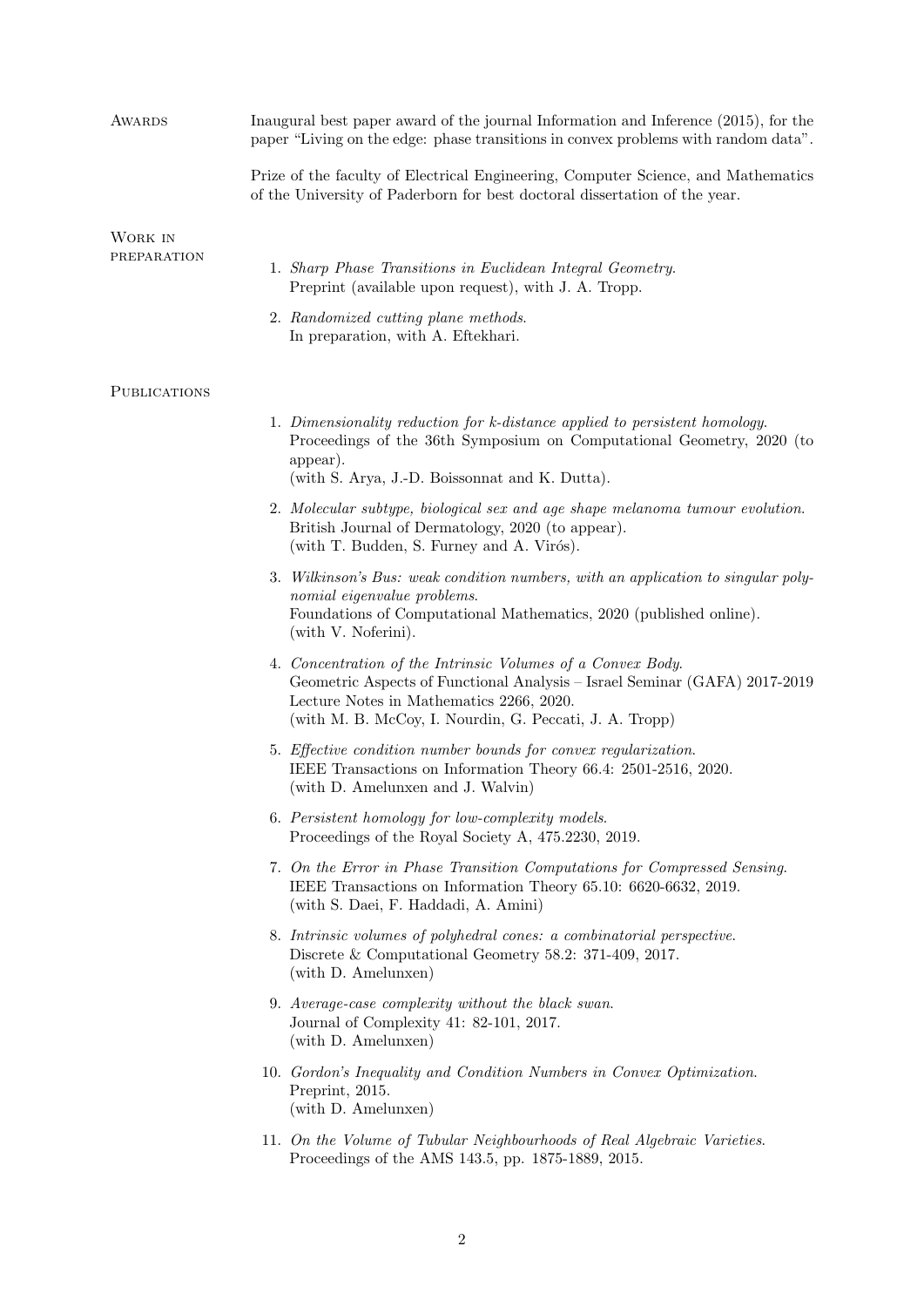- 12. Living on the edge: phase transitions in convex problems with random data. Information and Inference 3(3), pp. 224-294, 2014. (with D. Amelunxen, M. McCoy and J. Tropp)
- 13. Adversarial Smoothed Analysis. Journal of Complexity 26, pp. 255-262, 2010. (with F. Cucker and R. Hauser)
- 14. Coverage Processes on Spheres and Condition Numbers of Linear Programming. Annals of Probability 38(2), pp. 570-604, 2010.  $(\text{with } P. \text{ Bürgisser and } F. \text{ Cucker})$
- 15. The probability that a slightly perturbed numerical analysis problem is difficult. Mathematics of Computation 77, pp. 1559-1583, 2008. (with P. Bürgisser and F. Cucker)
- 16. The Complexity of Computing the Hilbert Polynomial of Smooth Equidimensional Complex Projective Varieties. Foundations of Computational Mathematics 7 (1), pp. 51-86, 2007.  $(\text{with } P. \text{ Bürgisser})$
- 17. General formulas for the smoothed analysis of condition numbers. Comptes rendus de l'Académie des sciences Paris, Ser. I 343, pp. 145-150, 2006

 $(\text{with } P. \text{ Bürgisser and } F. \text{ Cucker})$ 

- 18. Smoothed analysis of complex conic condition numbers. Journal de Mathématiques Pures et Appliquées 86, pp. 293-309, 2006.  $(\text{with } P. \text{ Bürzisser and } F. \text{ Cucker})$
- 19. Counting Complexity Classes for Numeric Computations. III: Complex Projective Sets. Foundations of Computational Mathematics 5 (4), pp. 351-387, 2005.  $(\text{with } P. \text{ Bürgisser und } F. \text{ Cucker})$
- 20. The Complexity of Computing the Euler Characteristic of Complex Varieties. Comptes rendus de l'Académie des sciences Paris, Ser. I 339, pp. 370-376, 2004.

 $(\text{with } P. \text{ Bürgisser und } F. \text{ Cucker})$ 

- 21. Lower bounds on the bounded coefficient complexity of bilinear maps. Journal of the ACM 51 (3), pp. 464-482, 2004.  $(with P. Bürgisser)$
- 22. On the algebraic complexity of some families of coloured Tutte polynomials. Advances in Applied Mathematics 32 (1-2), pp. 327-349, 2004. (with J. Makowsky)
- 23. Lower bounds on the bounded coefficient complexity of bilinear maps. Proceedings 43rd FOCS, pp. 658-668, November 16-19, 2002, Vancouver. (with P. Bürgisser)
- SOFTWARE Conivol: An R package for the (bivariate) chi-bar-squared distribution and conic intrinsic volumes. https://github.com/damelunx/conivol. (with D. Amelunxen)

CoGAGA: GPU Accelerated Greedy Algorithms for Cosparse Signal Recovery. (with E. Brendel)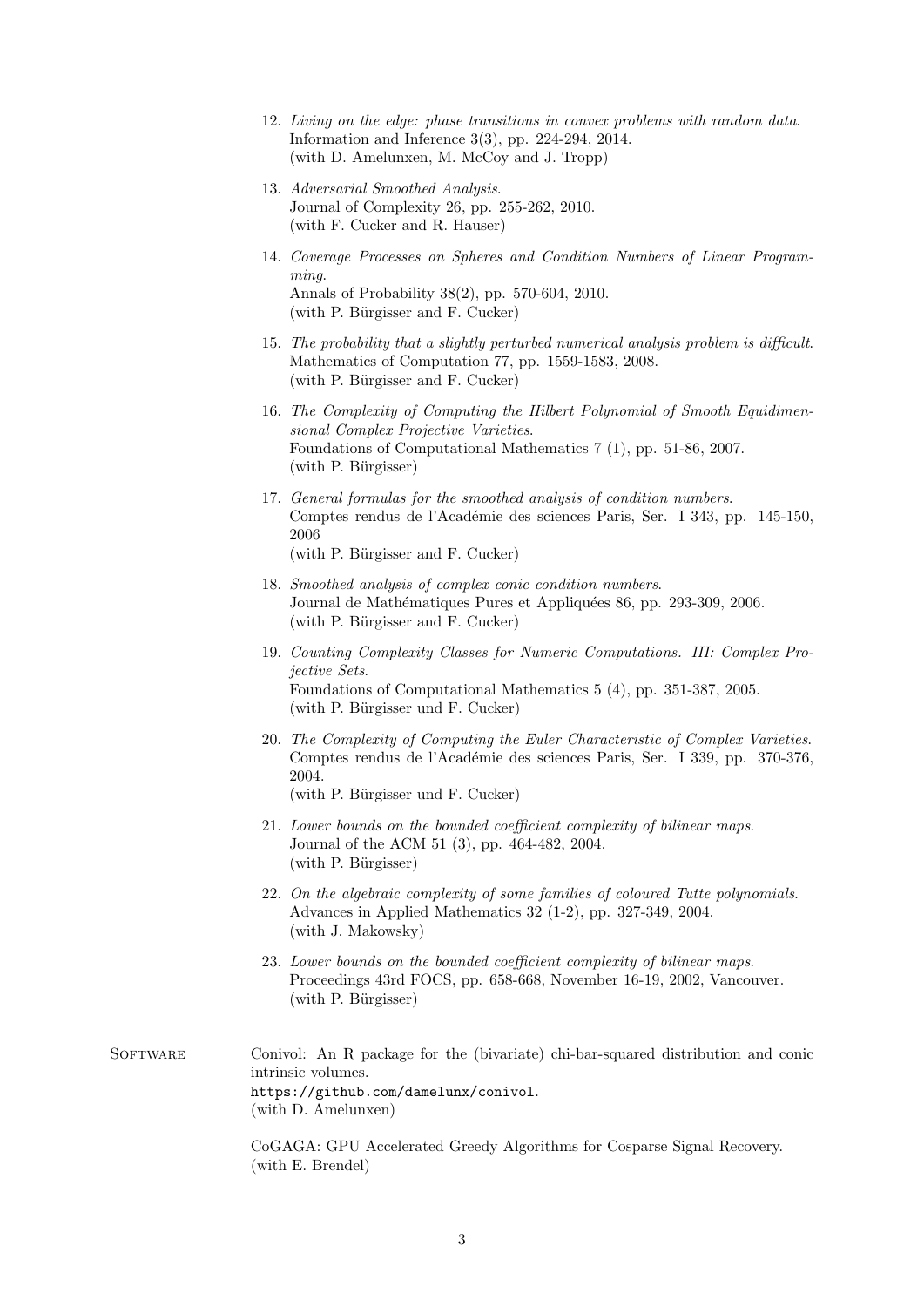| <b>THESIS</b>                                    | On Numerical Invariants in Algebraic Complexity Theory.<br>Ph.D. Thesis at Department of Mathematics, University of Paderborn, July 2005.<br>Supervised by Prof. P. Bürgisser.                                                                                                        |  |  |  |  |
|--------------------------------------------------|---------------------------------------------------------------------------------------------------------------------------------------------------------------------------------------------------------------------------------------------------------------------------------------|--|--|--|--|
|                                                  | On the algebraic complexity of some families of coloured Tutte polynomials.<br>Diploma Thesis at Department of Mathematics, ETH Zürich, April 2001.<br>Supervised by Prof. R. Stärk and Prof. J. Makowsky.                                                                            |  |  |  |  |
| RECENT SEMINAR<br>AND COLLOQUIUM<br><b>TALKS</b> | Colloquium and invited seminar talks at Oxford (2018 and 2013), Cambridge (2017),<br>Alan Turing Institute London (2017), Cardiff (2017), Sheffield (2017), Hong Kong<br>University (2016), RWTH Aachen (2015), Paris-Sud (2014), TU Berlin (2014, 2019),<br>Tokyo University (2013). |  |  |  |  |
| <b>CONFERENCE</b><br><b>TALKS</b>                | SELECTED INVITED Invited speaker at all six Foundations of Computational Mathematics conferences<br>between 2002 and 2017, in workshops on Complexity Theory, Computational Alge-<br>braic Geometry, and Optimization.                                                                |  |  |  |  |
|                                                  | Wilkinson's Bus: weak condition numbers, with an application to singular polyno-<br>mial eigenvalue problems<br>SIAM Algebraic Geometry, Berne, 2019.                                                                                                                                 |  |  |  |  |
|                                                  | Average-case analysis without the black swan<br>Discretization in Geometry and Dynamics, Döllnsee-Schorfheide, 2018.                                                                                                                                                                  |  |  |  |  |
|                                                  | Effective condition number bounds in convex regularization<br>Algebra meets numerics: condition and complexity, TU Berlin, 2017.                                                                                                                                                      |  |  |  |  |
|                                                  | Average-case analysis without the black swan<br>Low complexity Models in Signal Processing, Hausdorff Research Institute, Bonn,<br>2016.                                                                                                                                              |  |  |  |  |
|                                                  | A blind spot in the probabilistic analysis of algorithms<br>Alan Turing Institute workshop on Information-theoretic Foundations and Algo-<br>rithms, London, 2015.                                                                                                                    |  |  |  |  |
|                                                  | Integral Geometry and Sparse Approximation<br>Applied Harmonic Analysis and Sparse Approximation, Oberwolfach, 2015.                                                                                                                                                                  |  |  |  |  |
|                                                  | Conic integral geometry and applications<br>Complexity of Symbolic and Numerical Problems, Schloss Dagstuhl, 2015.                                                                                                                                                                    |  |  |  |  |
|                                                  | Conic Intrinsic Volumes: Theory and Applications<br>SIAM Annual Conference, Chicago, 2014.                                                                                                                                                                                            |  |  |  |  |
|                                                  | On the Geometry of Phase Transitions.<br>Newton Institute programme on Polynomial Optimization, Cambridge University,<br>July 2013.                                                                                                                                                   |  |  |  |  |
|                                                  | A Geometric Theory of Phase Transitions in Convex Optimization.<br>SIAM Annual Meeting, San Diego, June 2013.                                                                                                                                                                         |  |  |  |  |
|                                                  | Conditioning of the Convex Feasibility Problem and Sparse Recovery.<br>21st International Symposium on Mathematical Programming, Berlin, August 2012.                                                                                                                                 |  |  |  |  |
|                                                  |                                                                                                                                                                                                                                                                                       |  |  |  |  |

Grants and Funding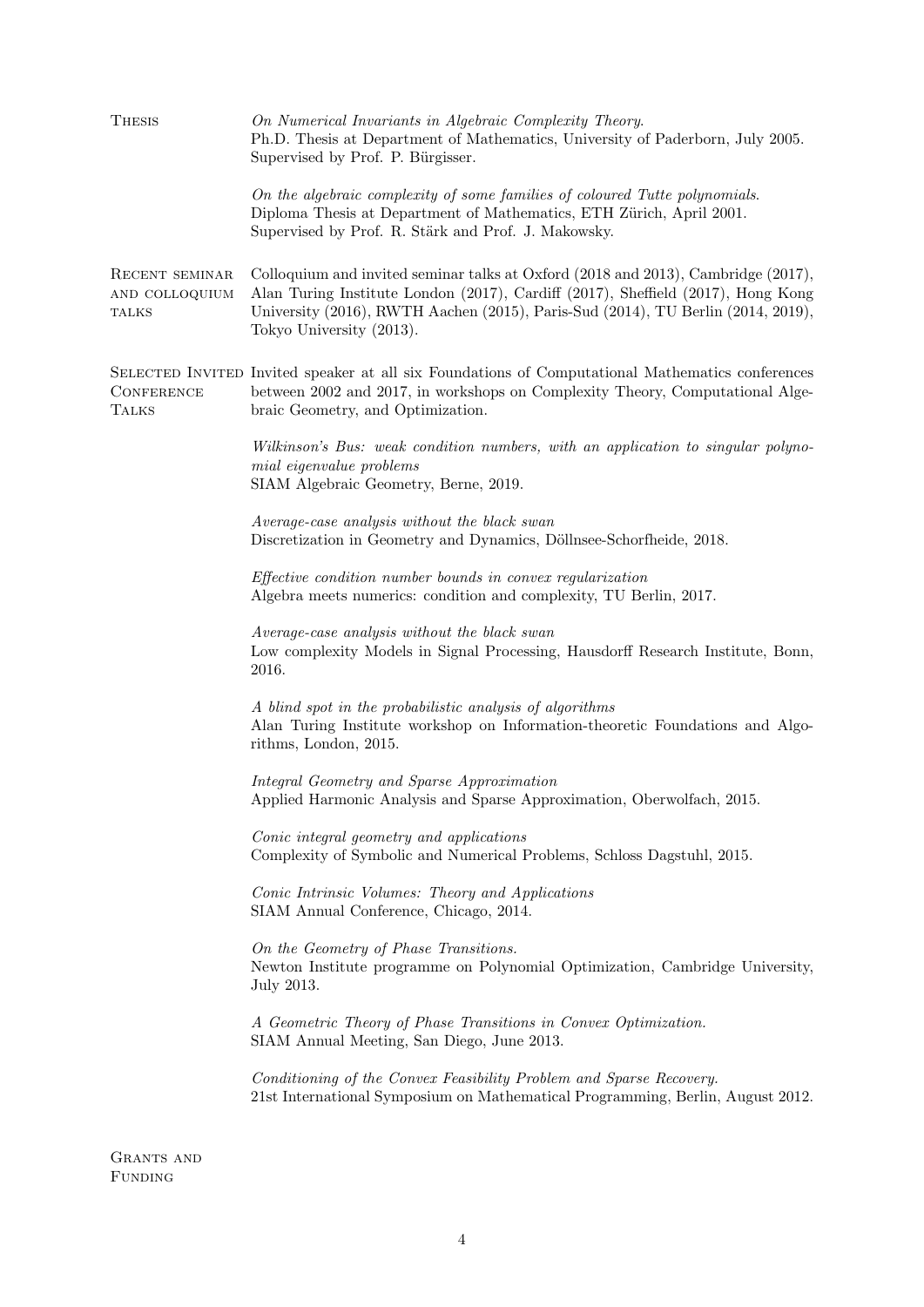|                                 | Awarded an Nvidia Academic Hardware Grant, May 2016.                                                                                                                                                                                                     |  |  |  |
|---------------------------------|----------------------------------------------------------------------------------------------------------------------------------------------------------------------------------------------------------------------------------------------------------|--|--|--|
|                                 | Awarded MAPLE platform grant funding for organising the workshop "Compressive"<br>Sensing and Sparsity: Theory and Applications in Tomography" at the University<br>of Manchester, November 2015 (with Oliver Dorn), £7945.00.                           |  |  |  |
|                                 | Awarded MAPLE platform grant funding for hosting a postdoctoral visitor (May-<br>June 2014).                                                                                                                                                             |  |  |  |
|                                 | Awarded a Leverhulme Early Career Fellowship for two years at the University of<br>Edinburgh.                                                                                                                                                            |  |  |  |
|                                 | Awarded a Seggie Brown Fellowship at the University of Edinburgh.                                                                                                                                                                                        |  |  |  |
|                                 | Awarded a DFG (German Research Foundation) Research Fellowship for 20 months<br>in Oxford and Hong Kong.                                                                                                                                                 |  |  |  |
| <b>VISITS</b>                   | Invited participant at a special programme "Approximation, sampling and compres-<br>sion in data science" at the Newton Institute, Cambridge, January-July 2019.                                                                                         |  |  |  |
|                                 | Externally funded research visits of at least one week to Hong Kong (2011, 2014,<br>2015, 2016), RWTH Aachen (July 2015), TU Berlin (May 2014), and Caltech (June<br>2013).                                                                              |  |  |  |
| STUDENTS AND<br><b>POSTDOCS</b> | James Taylor (LMS funded URSS summer research project)<br>Log-concave sequences in algebraic combinatorics and integral geometry.                                                                                                                        |  |  |  |
|                                 | Jake Walvin (PhD student, 2013-2018)<br>Phase transitions for general convex regularization.                                                                                                                                                             |  |  |  |
|                                 | Dennis Amelunxen (Postdoc, August 2013-July 2014)                                                                                                                                                                                                        |  |  |  |
|                                 | Stephen Elsworth (co-supervised PhD student, 2016-2019, with Sabisu)<br>Analysis and clustering of industrial time series.                                                                                                                               |  |  |  |
|                                 | Amit Arfan (co-supervised PhD student, 2017-present)<br>Reinforcement learning and Markov processes.                                                                                                                                                     |  |  |  |
|                                 | Elliot Brendel (Visiting student from ENSTA ParisTech, May-August 2016)<br>Randomized linear algebra.                                                                                                                                                    |  |  |  |
|                                 | Joannés Chambon (Visiting student from ENSTA ParisTech, May-August 2017)<br>GPU accelerated algorithms for cosparse signal recovery.                                                                                                                     |  |  |  |
|                                 | Supervision of many third year, MMath and MSc. projects in Warwick, Manchester,<br>Edinburgh and Oxford, on topics such as matrix completion, tensor computations,<br>compressive sensing, multi-period portfolio optimization and financial volatility. |  |  |  |
| ORGANISATION                    | Sessions at International Conference on Continuous Optimization, Tokyo (2016)                                                                                                                                                                            |  |  |  |
|                                 | Workshop on Compressive Sensing in Tomography, Manchester (November 2015)                                                                                                                                                                                |  |  |  |
|                                 | Session at Stochastic Processes and Applications, Oxford (July 2015)                                                                                                                                                                                     |  |  |  |
|                                 | Complexity Questions in Optimization in Edinburgh (April 2011)                                                                                                                                                                                           |  |  |  |
| <b>TEACHING</b>                 | <b>University of Warwick</b>                                                                                                                                                                                                                             |  |  |  |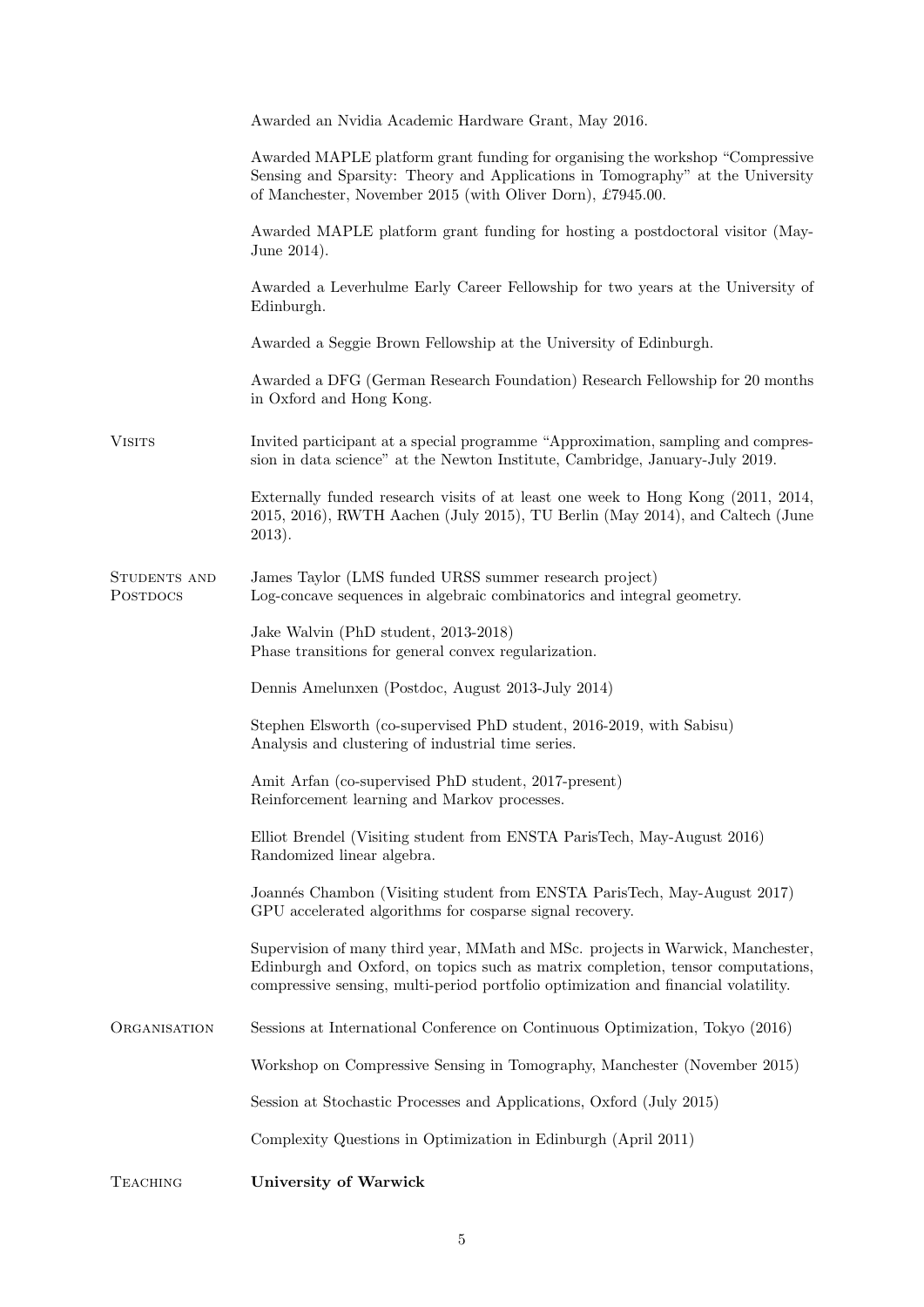|                                         | Designed, developed and delivered the new third year course Mathematics of Ma-<br>chine Learning (Term $1, 2019$ ).<br>Contents: statistical learning theory, optimization, deep learning.<br>Course page: http://homepages.warwick.ac.uk/staff/Martin.Lotz/courses/learning/<br>A textbook based on the lecture notes ( $\sim$ 150 pages) is in preparation.<br>Teaching Introduction to Topology (Term 1 2018 and 2019)<br>Course page: http://homepages.warwick.ac.uk/staff/Martin.Lotz/courses/topology/ |  |  |  |  |
|-----------------------------------------|--------------------------------------------------------------------------------------------------------------------------------------------------------------------------------------------------------------------------------------------------------------------------------------------------------------------------------------------------------------------------------------------------------------------------------------------------------------------------------------------------------------|--|--|--|--|
|                                         | The University of Manchester (2012-2018)<br>Designed, developed and delivered a new third year course Convex Optimization with<br>a view towards applications in machine learning. The lecture notes are presented as<br>Jupyter notebooks combining theory and Python code.<br>Course page: www.math36061.org                                                                                                                                                                                               |  |  |  |  |
|                                         | Teaching the course Numerical Analysis I and the MSc level course Scientific Com-<br>puting, an introduction to C++ programming based on various projects.<br>Various tutorial, lab and supervision classes.                                                                                                                                                                                                                                                                                                 |  |  |  |  |
|                                         | The University of Edinburgh (2010-2012)<br>Teaching the course Differential Equations and Modeling, supervision of three MSc.<br>students in the Operations Research programme.                                                                                                                                                                                                                                                                                                                              |  |  |  |  |
|                                         | Other<br>Helped out with teaching and supervision in Oxford, Paderborn and ETH Zürich.                                                                                                                                                                                                                                                                                                                                                                                                                       |  |  |  |  |
| <b>SERVICE</b>                          | External Examiner at the University of Birmingham (since 2019)                                                                                                                                                                                                                                                                                                                                                                                                                                               |  |  |  |  |
|                                         | Secretary to the Second Year Exam board (since 2019)                                                                                                                                                                                                                                                                                                                                                                                                                                                         |  |  |  |  |
|                                         | In charge of academic aspects of departmental computing (since 2018)                                                                                                                                                                                                                                                                                                                                                                                                                                         |  |  |  |  |
|                                         | Year 4 Tutor (2017-2018)                                                                                                                                                                                                                                                                                                                                                                                                                                                                                     |  |  |  |  |
|                                         | Programme director for the Computer Science with Mathematics joint honours pro-<br>gramme (since 2015)                                                                                                                                                                                                                                                                                                                                                                                                       |  |  |  |  |
|                                         | Internal and external PhD examiner on various occasions.                                                                                                                                                                                                                                                                                                                                                                                                                                                     |  |  |  |  |
|                                         | Organiser of yearly student information events for the Numerical Analysis pathway.                                                                                                                                                                                                                                                                                                                                                                                                                           |  |  |  |  |
|                                         | Academic advisor to 39 students, ranging from year one to postgraduate.                                                                                                                                                                                                                                                                                                                                                                                                                                      |  |  |  |  |
|                                         | Regular involvement in admissions interviews.                                                                                                                                                                                                                                                                                                                                                                                                                                                                |  |  |  |  |
|                                         | Regular refereeing activity (among others, for Foundations of Computational Math-<br>ematics, Annals of Statistics, Information and Inference, SIAM Journal on Opti-<br>mization, Mathematical Programming).                                                                                                                                                                                                                                                                                                 |  |  |  |  |
|                                         | Reviewed research funding proposals for research councils in Portugal, Ireland, Hong<br>Kong and Poland.                                                                                                                                                                                                                                                                                                                                                                                                     |  |  |  |  |
| KNOWLEDGE AND<br>TECHNOLOGY<br>TRANSFER | Represented the School of Mathematics at Manchester during scoping visits to BBC<br>and Autotrader UK.                                                                                                                                                                                                                                                                                                                                                                                                       |  |  |  |  |
|                                         | Co-supervision of PhD student with Sabisu.                                                                                                                                                                                                                                                                                                                                                                                                                                                                   |  |  |  |  |
|                                         | Participated in Maths $\&$ Industry Workshops in Manchester.                                                                                                                                                                                                                                                                                                                                                                                                                                                 |  |  |  |  |